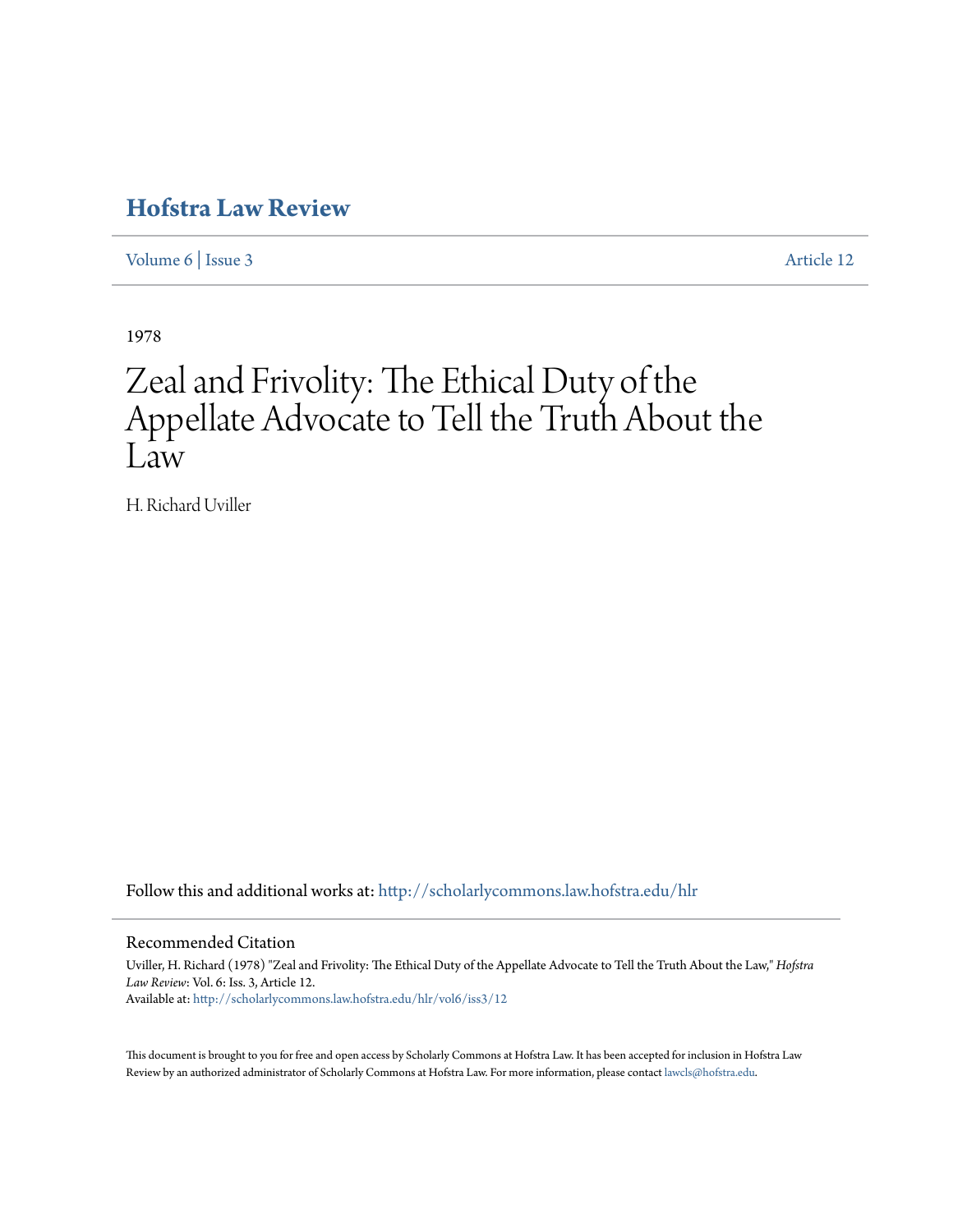# ZEAL AND FRIVOLITY: THE ETHICAL DUTY OF THE APPELLATE ADVOCATE TO TELL THE TRUTH ABOUT THE LAW

# *H. Richard Uviller\**

Litigating lawyers, trained by combat and encouraged by fee, need no canonical instruction to pursue a client's cause zealously. Partisan zeal may be our most plentiful legal resource, the inexhaustible energy fueling our adversary machine. And, of course, the ABA Code of Professional Responsibility, endorsing the adversary mode of adjudication, approves of zeal, cautioning only that it not carry the advocate beyond "the bounds of the law"-a term which includes the Disciplinary Rules of the Code.

A good deal has been said (and much of it by Dean Freedman) concerning the bounds of ethics on a lawyer's presentation of facts. I should like here to discuss the obligations of the zealous advocate, and more particularly counsel for the defendant in a criminal case, with regard to his argument of questions of law. Legal issues arise, of course, before and during trial in numerous ways in motions and rulings of all sorts. In the ordinary case, however, while diligent counsel may cite familiar authority or request the application of unquestioned rules, rarely is a legal contention stretched in extensive argument at the trial level. Counsel usually has little opportunity to urge obscure doctrine or build novel theories. Generally, the trial judge is fairly confident of the applicable local law and inclined to follow well-trodden legal pathways. For this reason, though much of what follows might be read in the context of the trial stage, it seems to me that these questions are better explored on the appellate level. Too, I prefer to consider the appeal because of the relatively little attention it has received as a site of ethical problems.

<sup>\*</sup> Professor of Law, Columbia University School of Law. B.A., 1951, Harvard University; LL.B., 1953, Yale University. Professor Uviller was formerly Chief of Appeals Bureau, Office of the District Attorney, New York County, and has briefed and argued cases for defendants.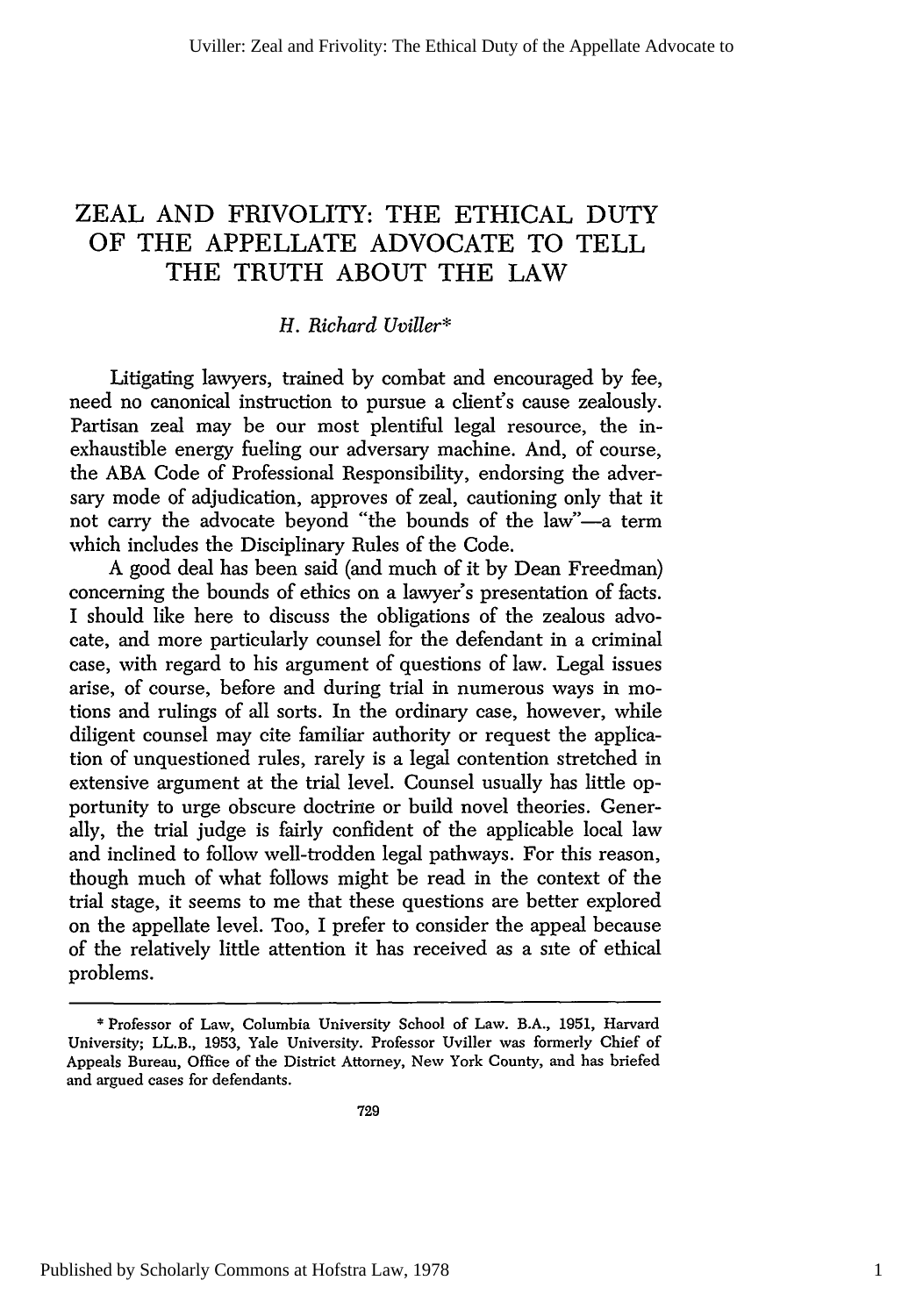## **DEVELOPMENT** OF **POINTS ON APPEAL**

Assigned or retained, counsel for the defendant on appeal faces a task wholly unlike that of his predecessor at trial. His materials, his orientation, and often his relationship with his client are altogether different. With hardly the sustained and confidential relationship characteristic of trial counsel and his client, who is the primary source of counsel's knowledge of the case, the lawyer on appeal may rarely (if ever) see his client. He does not need or rely on the client's confidential disclosures for the substance of his advocacy. Rather than working with the uncertain information and unknown evidence which concerned trial counsel, the appellate lawyer takes up a written record in a library of written law. His work is confined within the former and governed by the latter. His posture as he surveys his materials is no longer defensive. He must attack. A judgment has been made against the client, fortified by some sort of "presumption of regularity." Upsetting it will require not only initiative but also (although rarely stated thus) will carry a burden of persuasion that it was erroneous or defective in some important respect. Moreover, particularly if the crime was serious and the evidence strong, the "burden" is a heavy one, for appellate courts are understandably reluctant to overturn the conviction labored for below, or to call a dutiful trial judge wrong. The job is especially difficult since the prosecutor and trial judge, throughout their performance, probably anticipated just such an attack and did all they could to insulate their record.

Occasionally, spotting a clear though inadvertant misstep below or seizing on recent and helpful appellate precedent, counsel on appeal can coast to victory with relatively little exertion and no ethical problems. More often, he must try to drive a blunt wedge through an all-but-invisible chink. Finding the most likely chink and forging his implement call for acuity, a fertile imagination, and not infrequently the gift of disguising sophistry. In the zealous effort to devise and shape legal points for his purpose, the appellate lawyer may encounter some ethical questions.

# INSTRUCTION FROM THE **CODE:** "MAKE No **FALSE STATEMENT."**

While the Code of Professional Responsibility does not directly address appellate advocacy, language appears in several places which is highly pertinent. Foremost is the curt injunction of DR 7-102(A)5 that a lawyer shall not "[kinowingly make a false statement of law or fact." But what is a "false statement of law"?

730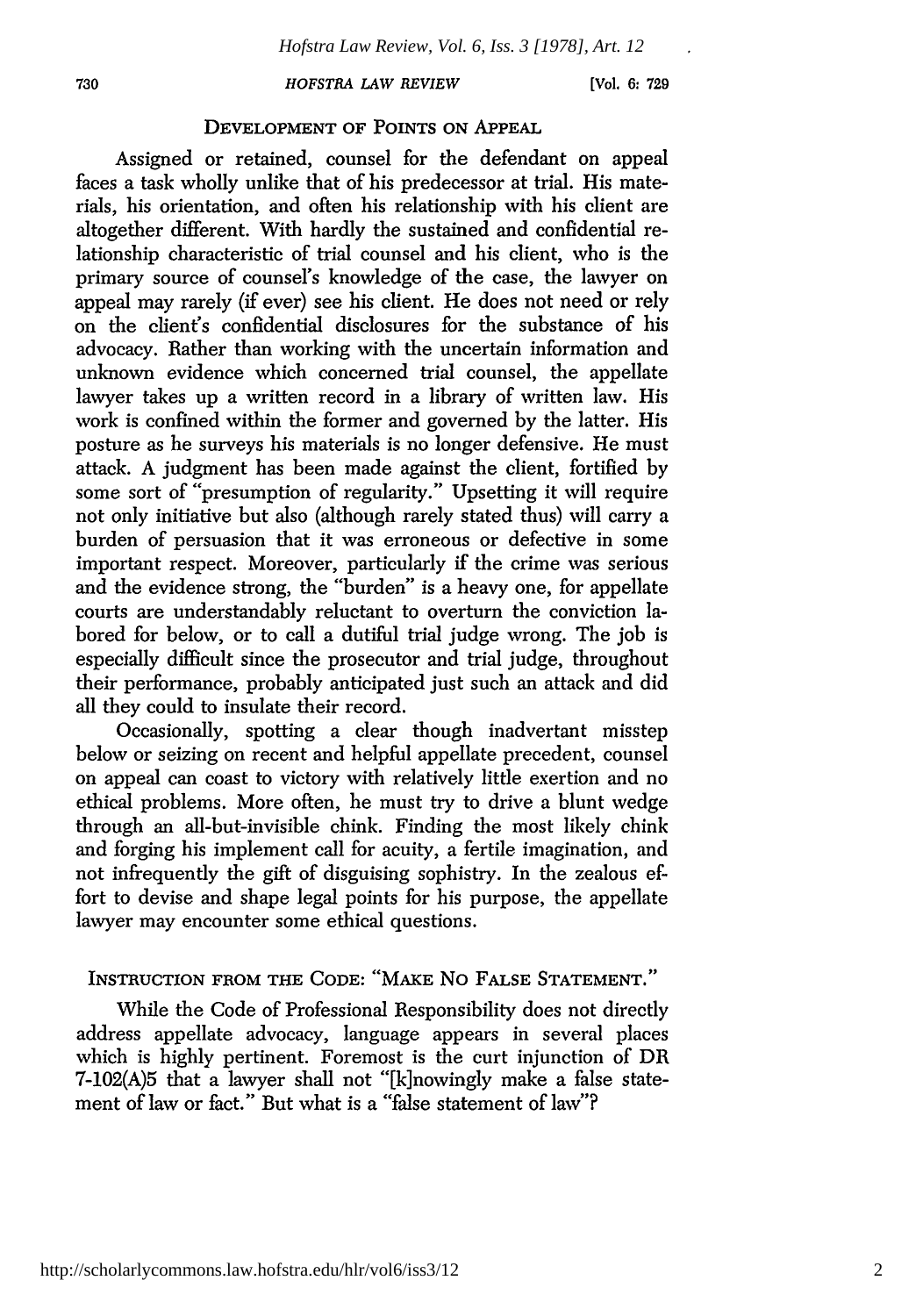**1978]**

# *APELLATE ETHICS*

Purely as a matter of semantics, statements of law may be "false" in a number of ways. Let us consider a few of the many varieties, dividing them for convenience into "direct" and "indirect" or interpretive statements.

# *Direct Misstatements*

*1. "This is a case of first impression."* For various reasons, counsel on appeal may feel he can do better by persuading the court that it is writing on a clean slate, unhampered by murky or generally unfavorable prior judicial grapplings. He may wish to stress broad social policy or the equities in the case before the court. To allow his argument freer rein, he simply ignores decisions which, while not controlling, bear on the point in issue and might be influential against his cause. Although the statement lacks precision, it may be taken as a term of art to mean that the point in context has never been addressed. If there is no governing precedent, the statement may pass for true, strictly speaking. But when it is made with the conscious purpose of concealing pertinent language elsewhere, an element of deception is perceptible.

*2. "Authorities are in conflict on the point."* Such a declaration has much the same slate-wiping function as the previous one. It should be used to begin or conclude a discussion of the authorities said to conflict. But just as pertinence is often a matter of judgment, so conflict is not always clear-cut. Since all cases are different in some respects from all others, and since few judicial opinions are unqualified or unrelated to the factual context of the issue, a discussion of precedent may usually be framed in a way to heighten uncertainty or inconsistency. Thus-particularly in a well-litigated area—skillful counsel can usually juxtapose holdings or quotations in such a way as to make the unfavorable appear to be balanced or modified by another case which draws out some of its sting. Often this is the essence of appellate advocacy, and, insofar as counsel's analysis is probing and imaginative, it must be regarded as useful to the development of law. But there comes a point at which the exercise is perverted: introducing false stress between cases, burying the strong elements of consistency, picking and trimming quotations to serve partisan purposes—in a word, intentionally robbing the literature of such meaning as it can justly claim-this must be counted among the ways that the law can be misrepresented.

3. *"The cases hold* X." This statement might be deemed false in any of several situations: (a) In fact, no cases hold  $X$ , and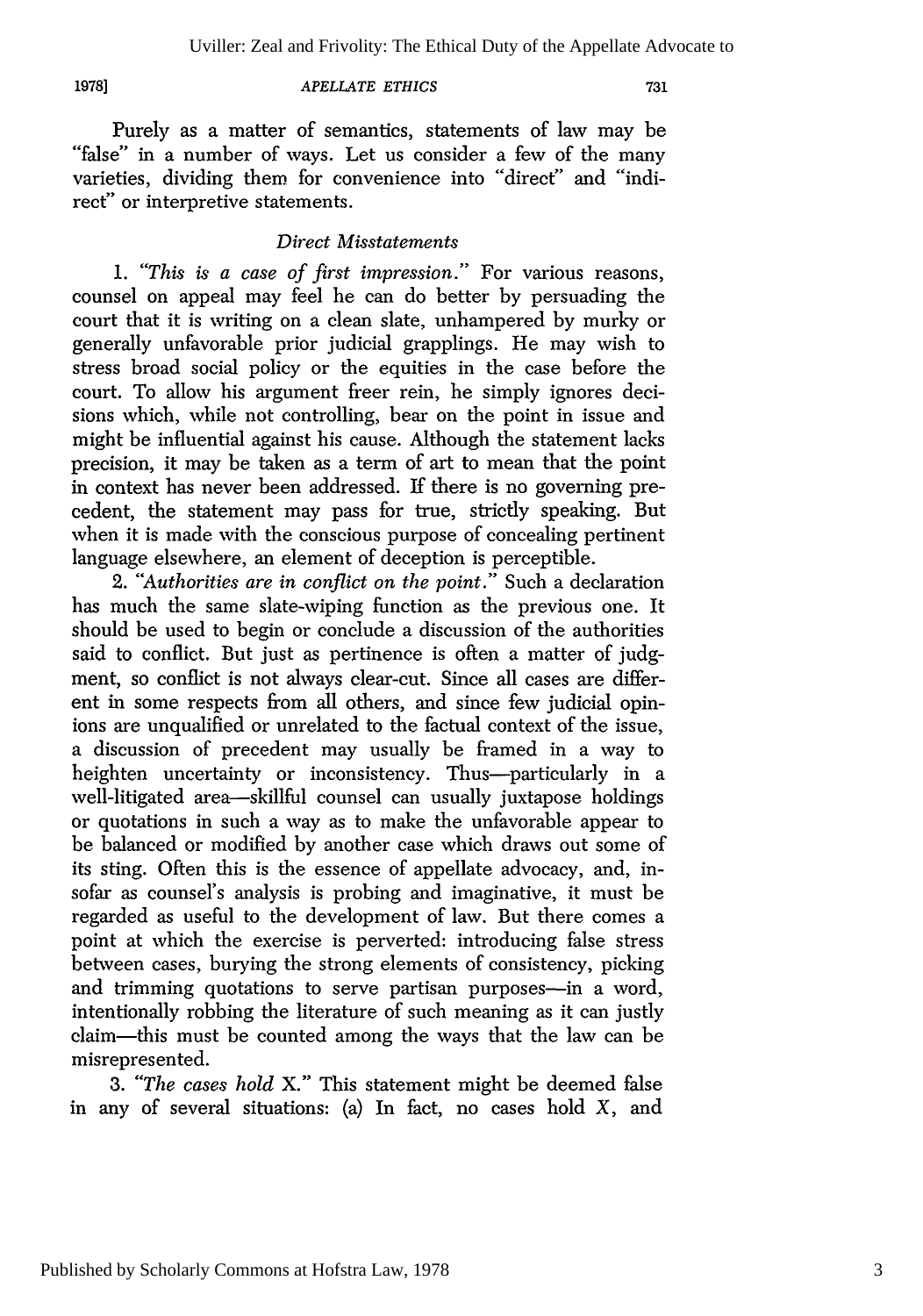732

perhaps some hold *non-X.* Why a lawyer should make such an erroneous statement, particularly since he will doubtless accompany it with a string of citations to the authorities relied upon, is a mystery. Yet it is a remarkably familiar occurrence to lawyers (adversaries, of course) and appellate judges. Perhaps it is simply the product of haste, incompetence, or wishful thinking. But perhaps the guileful attorney hopes to slip it by a careless opponent and a busy bench. (b) The cases hold something close to *X* or a significantly qualified  $X$ . This is the art of the paraphrase, a common device of the zealous advocate trying to get a bit more mileage out of a helpful precedent than it is fairly good for. Since courts often enlarge on prior holdings, counsel may claim to be simply pointing the way. But, of course, it is one thing for a court to set new precedent (by disregarding the qualifier for example) and quite another for counsel to tell the court that it has already established the precedent he seeks. (c) The cases contain the proposition  $X$  in dictum, but not in their "holdings." The distinction between holding and dictum, as every law student comes to realize, is not always apparent and sometimes unduly formalistic. But it is not so empty of meaning that counsel may freely stretch any useful fragment of language into precedent. (d) Some cases indeed hold X but others, which counsel ignores, conflict in significant respects.

# *Indirect or Interpretive Misstatements*

The direct statement of "law," which may involve an implicit element of judgment or interpretation, purports to communicate the state of the applicable or relevant law. The indirect statement avowedly represents an opinion of the writer. It can be "false," therefore, only in the sense that it is insincere. Since statements of this sort are more easily read as "advocacy," greater license for "falsity" may be tolerable. Yet they closely resemble the direct misstatements in their purpose: to misrepresent the lawyer's best judgment on applicable legal doctrine.

*1. "The prosecution's evidence failed to prove the defendant's guilt beyond a reasonable doubt as a matter of law."* Perhaps this common averment is discounted as more a statement of a position than an opinion. But even positions on appeal should not be advanced *pro forma,* and this one appears to be based on counsel's understanding of the minimal level of proof required by the constitutional standard of "beyond a reasonable doubt."

*2. "This case clearly comes within the rule of* A." Again, the statement may be read as though preceded by the phrase, "We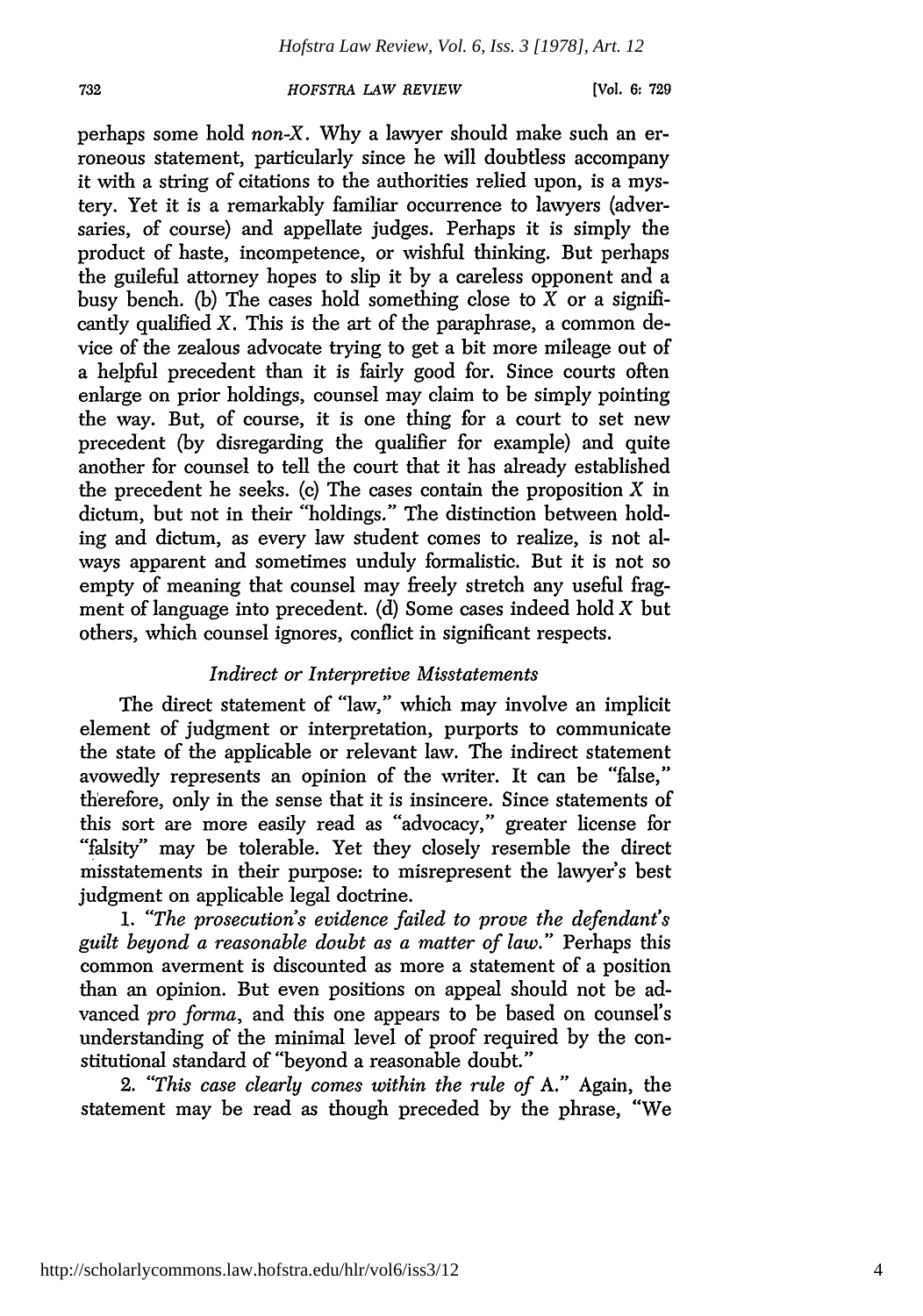**19781**

#### *APELLATE ETHICS*

contend that . . ." signifying a position taken for advocacy's sake rather than the genuine belief of the advocate. Yet, standing without that signal, it may also be fairly taken as reasoned judgment.

*3. "The unmistakable trend in the law is toward* B." "Trends" are usually tricky currents to gauge, and few appellate courts would accept this assertion without checking counsel's stated opinion in the matter. But should a lawyer be relieved of the obligation of sincerity by the expectation that he will not be taken at his word?

*4. "Sounder reasoning (or firmer authority) supports the minority view."* Of course, the "soundness" or "firmness" of virtually anything in law is so patently disputable that it is difficult to brand any statement framed in these terms "false." Still-at least on its face—the statement does parade (and is offered) as the signatory's genuine and detached judgment. And at least in some instances where it is employed, the writer is well aware that it is garbed in false colors.

# *Subconclusion*

Facing what appears to me to be the inescapable conclusion and, for the moment, putting aside all concessions to and conventions of the adversary modus, all of the foregoing statements and their ilk should be regarded as "false" as the word is used in the Code. A fair definition of a false statement of law, I submit, might be:

A statement regarding the law which is (1) either: (a) demonstrably inaccurate or incomplete in a significant way, or (b) not believed by the declarant to be accurate or complete; or (2) not a true expression of the declarant's best detached opinion in a matter in which his judgment or interpretation is called for; and (3) in either case, is offered for the purpose of misleading the recipient or concealing a contrary belief in the declarant.

It may appear harsh to tax the advocate with dissimulation for, let us say, merely omitting to note an arguably distinguishing element in a case urged as controlling. Is it not, after all, the job of his adversary to identify and argue such features? And if (as so often happens) opposing counsel misses the point, so much the better for our side. Few lawyers believe that the ethical obligation to "truth" requires them to do the work of the adverse party.

There are, naturally, tactical considerations here, as in many other ethical problems. A lawyer would be foolish to stretch the law far out of shape, inviting demolition of his point by opposing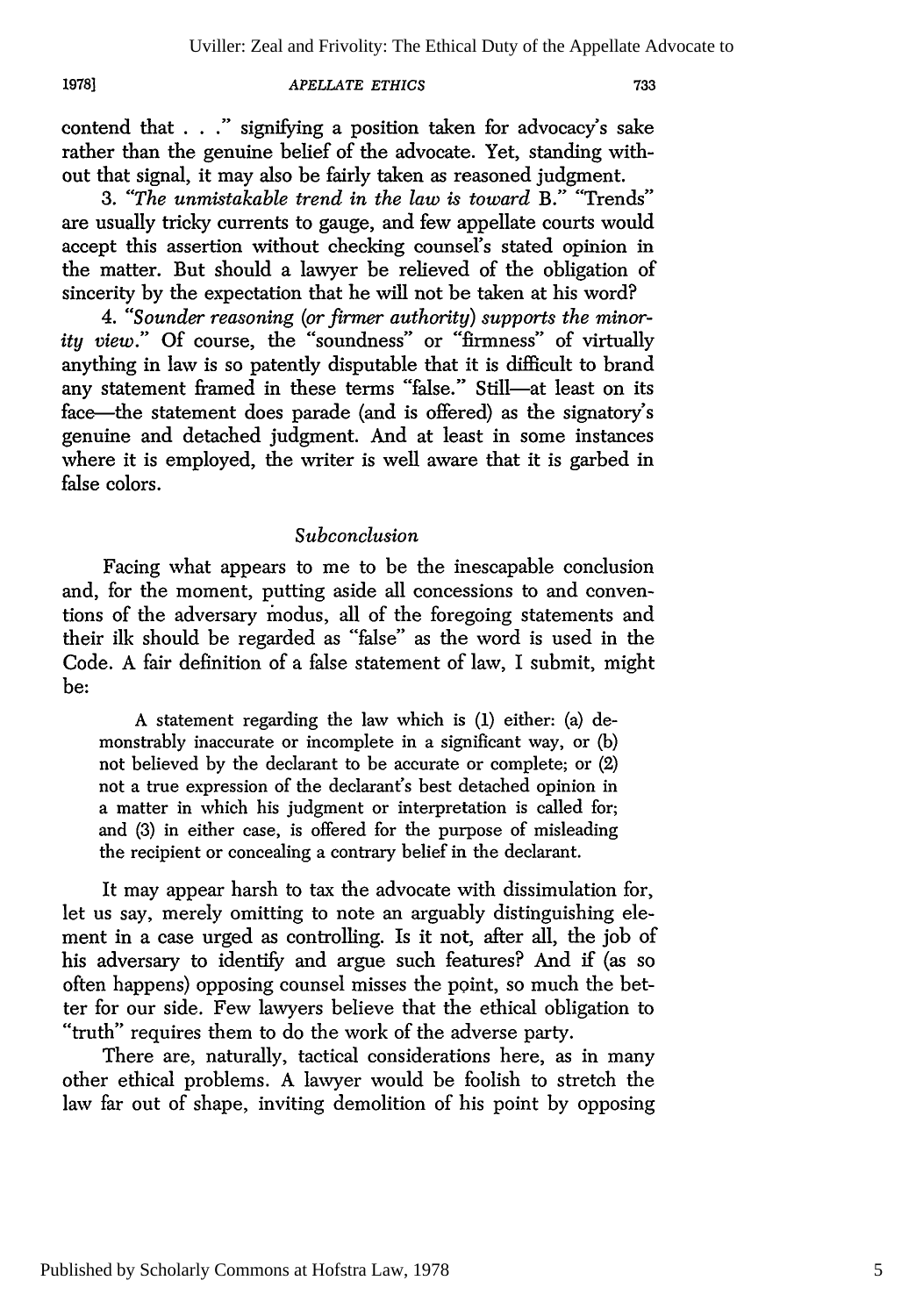734

[Vol. **6: 729**

counsel or the court. And risk of discredit doubtless helps to keep many advocates honest. Particularly the Government, or some institutional *amicus,* may wish to preserve a reputation for dispassion by presenting balanced points with scrupulous recognition of counterarguments. But there are many occasions when counsel may want to lead with a clean and forceful thrust, reserving for his reply brief the intricate or "technical" defense of his assertions. Counsel may feel that to anticipate the attempt to distinguish his prime authority would, as a matter of tactics, dilute, confuse, or mire his argument in needless digressions. As a matter of briefcraft, as well as of tactics, the merits of the preference cannot be disputed.

Should the duty of full candor regarding the law overcome an otherwise sound adversarial choice? Is the hope that the damaging element will be overlooked an intention to mislead the court? Is the omission "culpable" on the part of the attorney who advances the assertion? These are not easy questions. And turning again to the formulated standards of responsibility, we will find a measure of tolerance for distortion, although no unequivocal description of the nature or extent of the allowance.

#### BACK TO THE CANONS

Despite the general instruction to tell the truth, the Canons do not demand complete honesty or strict accuracy. The baseline duty on matters of law is stated in DR 7-106(B)(1) as follows:

In presenting a matter to a tribunal, a lawyer shall disclose: Legal authority in the controlling jurisdiction known to him to be directly adverse to the position of his client and which is not disclosed by opposing counsel.'

The affirmative obligation of disclosure is cast in the narrowest terms. Not only is it restricted to authority in the jurisdiction of the argument, but apparently it applies only to decisions of a superior tribunal which are "controlling" on the court to which the argument is addressed. However recent or persuasive, cases in a forum of coequal rank may be ignored entirely. In addition, a lawyer may omit with ethical impunity harmful decisions of a "controlling" court if they are not "directly" adverse. While the term is not self-defining or elsewhere defined, it may be taken to exclude prior decisions arguing against the point in question, but not disposing of it entirely. And, of course, the injunction tolerates omis-

*<sup>1.</sup> See also* **ABA CODE** OF PROFESSIONAL **RESPONSIBILITY EC** 7-23 **(1976).**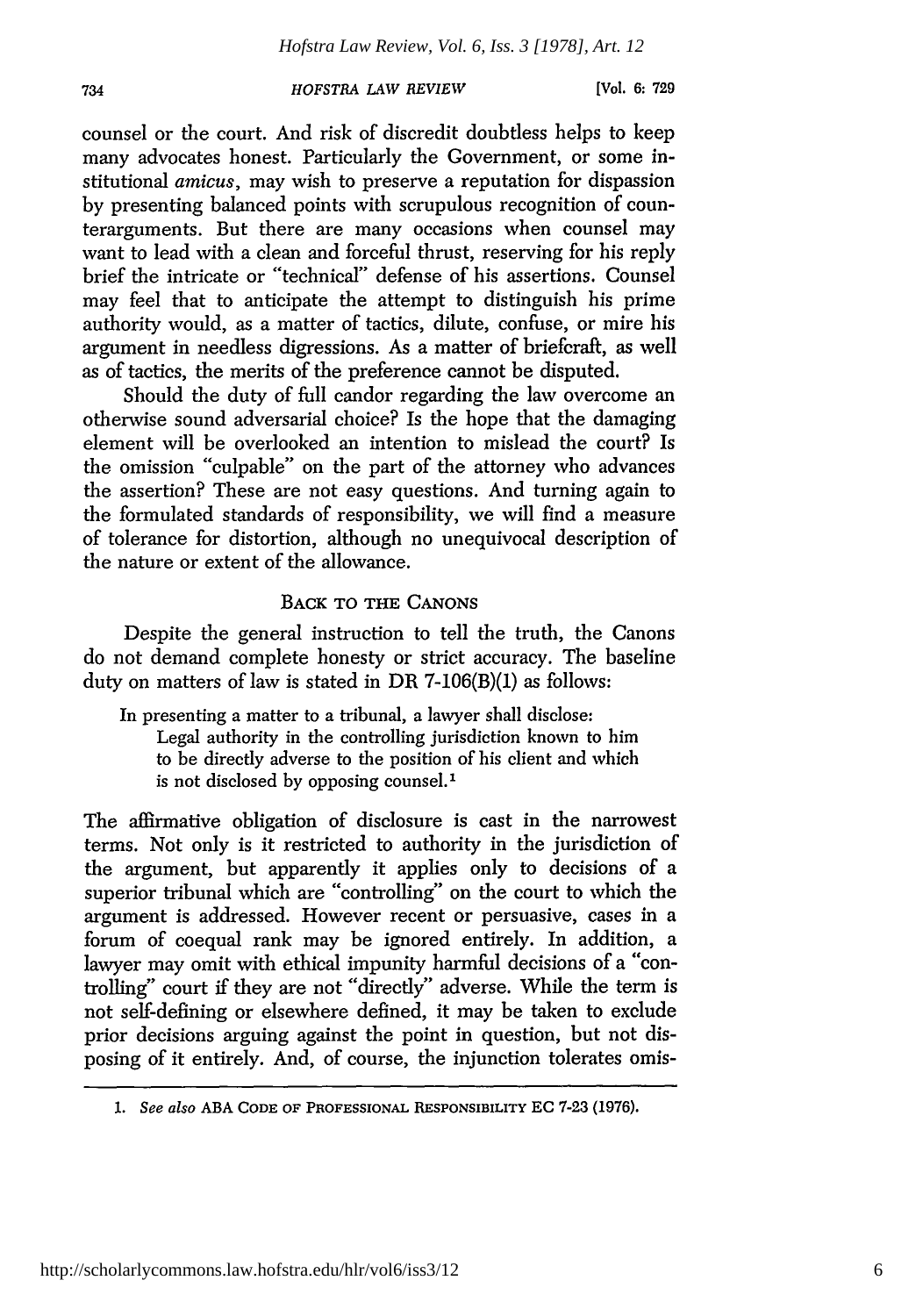## *APELLATE ETHICS*

**1978]**

735

sion of cases in direct opposition emanating from high courts of other jurisdictions.

Added to the duty of disclosure, DR 1-102(A)(4) abjures "dishonesty, fraud, deceit, or misrepresentation." Standing alone, this phrase might be read to require a fair and accurate rendition of cited authority. But read with the Ethical Considerations, the proper handling of precedent becomes somewhat clouded. EC 7-2 acknowledges that the law is often uncertain, and EC 7-3 suggests that the lawyer serving as advocate should resolve doubts in favor of his client. **EC** 7-4 goes on to provide:

The advocate may urge any permissible construction of the law favorable to his client, without regard to his professional opinion as to the likelihood that the construction will ultimately prevail. His conduct is within the bounds of the law, and therefore permissible, if the position taken is supported by the law or is supportable by a good faith argument for an extension, modification, or reversal of the law. However, a lawyer is not justified in asserting a position in litigation that is frivolous.

# DR 7-102(A)(2) restates the rule thus:

In his representation of a client, a lawyer shall not:

Knowingly advance a claim or defense that is unwarranted under existing law, except that he may advance such claim or defense if it can be supported by good faith argument for an extension, modification, or reversal of existing law.

What all this appears to mean is that, if controlling law in the forum is not clearly and inescapably in conflict with his position, the advocate may (and perhaps should) omit reference to countervailing authority and advance a claim tenable only under a new or altered construction of applicable legal principles. The lawyer should not be deterred in his assertion, or in the strength with which it is advanced, by his own considered judgment that it is without merit, provided only that it is not "frivolous."

Concretely, suppose trial counsel had applied for, and had been denied, a severance on the grounds that he wished to call a codefendant as a witness at the trial. The record shows that counsel had been informed by the codefendant's lawyer that the codefendant would not testify without immunity, and the prosecutor, who must request the conferral of immunity, had stated that he would not do so. Suppose, too, that other states which had considered the problem had consistently ruled that an order of severance must be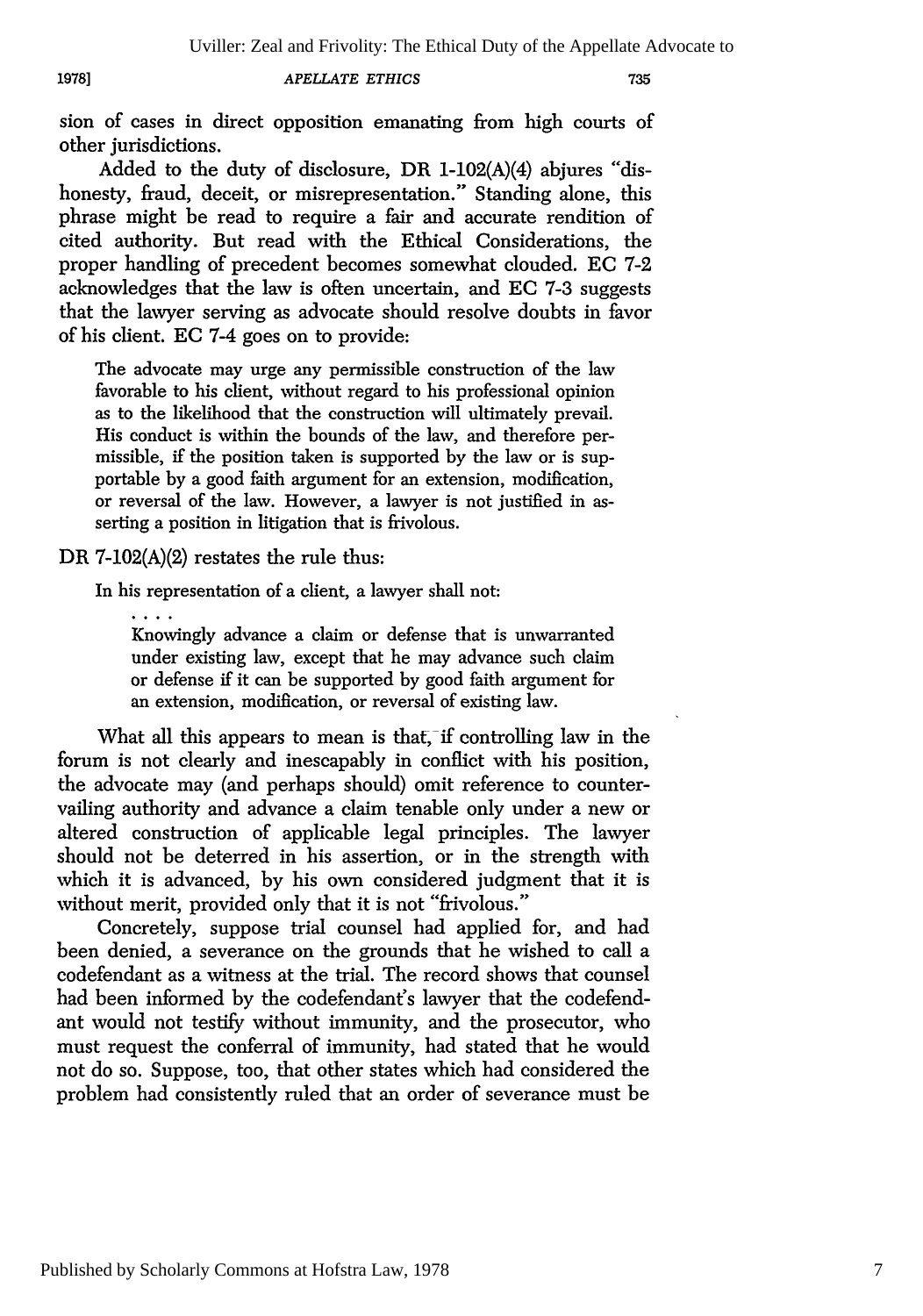736

[Vol. **6: 729**

predicated on a sound reason and that the mere hope that a codefendant might change his mind and waive his privilege to testify for his alleged confederate is not such a reason. Moreover, authority in the jurisdiction had ruled that a severance should be granted if a defendant can show that his codefendant will testify in his favor. Is it "frivolous" in these circumstances to argue, without mention of neighboring or local authority, that the ruling below deprived the defendant of his constitutional right to produce evidence in his favor? Can counsel assert that "the defendant has an immutable legal right to call as a witness whomever he wishes, and if any witness elects to stand on his privilege, he must do so in the presence of the jury, who may draw such inference as they deem warranted"? Finally, can the lawyer on appeal state that "authority in this state has held that a defendant's purpose to call his codefendant as a witness amounts to sufficient cause for the granting of a severance"? The Code appears to allow the first two of these contentions, and might tolerate the third as well.

The reasoning supporting the position of the Code would probably run something like this:

**1.** It is extremely difficult to predict the outcome of an appeal or the court's resolution of a point of law. Seemingly barren points on occasion have borne surprising fruit.

2. To keep the law alive and flexible, novel interpretations are helpful. The law is a development in which the untried may be the way of the future, and the previously unsuccessful may have its day.

3. Appellate courts want arguments, even hopeless arguments, strenuously advanced, not judicious judgments and cautious concessions. 2 The court reserves the power to reject the unsound argument or temporize the overstated, and requires no help from counsel in this exercise of judgment. Indeed, misplaced zeal frequently serves to assure the bench that it is on the right course.

There is much to be said for these points; the law would be sorrily moribund if appellate attorneys confined their arguments to the safe and supportable. Yet, I would ask, do we measurably detract from the virtues and values of innovative appellate argument by requiring counsel to state fully and fairly the legal obstacles to his point? Should we allow appellant's counsel to carry his burden of proving the legal error below by concealment or conscious dis-

*<sup>2.</sup> See* Anders v. California, 386 U.S. 738, 744-45 (1967).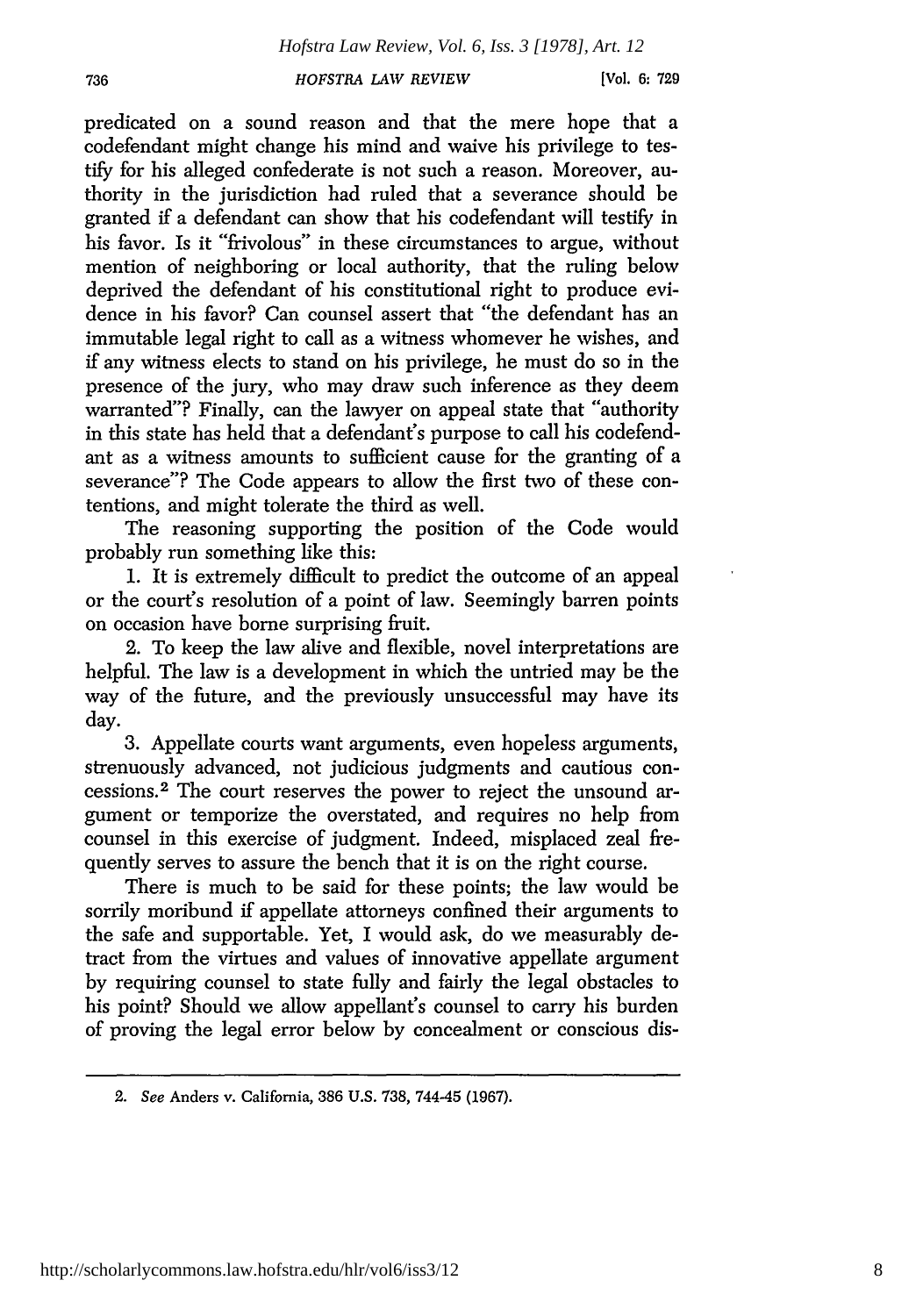*APELLATE ETHICS*

tortion of relevant "law"? Does the criminal defendant on appeal, like the defendant on trial, enjoy greater license than the prosecution to fight his case by misleading misinterpretation?

I would submit that on appeal, defendant's broad prerogative to try anything, within the generous limits of frivolity, has lapsed. His lawyer should bear a new responsibility to advise the court fully and truly, according to his best professional opinion concerning the state of the law. Having done so, his attack upon or under the prevailing law should be zealously pursued.

# **CONCLUSION AND** PROPOSAL

I conclude that the Code of Professional Responsibility is too tolerant of legal artifice. Whatever his cause, a lawyer discussing law implicitly offers a professional opinion. His ethical obligation to the court he addresses is at least as strong as the duty he owes his client in consultation: to give a fair and detached rendition of the law as he understands it. He should disclose and discuss legal considerations however they may cut. While no advocate need make the fullest or most forceful legal argument against himself, no point of law should be advanced without a careful consideration of authorities speaking to it, and without at least enough by way of description to inform the court of the general lay of the legal terrain into which counsel would venture.

If I were writing the Canons, then, I would frame a Disciplinary Rule something like this:

- 1. In stating or arguing any point of law to a court or other tribunal, a lavyer should:
	- a. disclose fully and accurately any controlling authority or relevant and instructive judicial or legislative expression which, by diligent research, he has been able to discover; and
	- b. take pains to avoid distortion of or misleading statements concerning such matters as trends in the development of lav, summaries of or extrapolations from pertinent authorities, the nature or import of conditions, qualifications, and exceptions in relevant doctrines; and
	- c. avoid statements which do not fairly reflect his personal judgment or opinion concerning the soundness or applicability of prior authority.
- 2. Having faithfully observed the foregoing, the lawyer should advance such arguments, founded in reason, history, or social policy, for or against any application, extension, limitation, or

**19781**